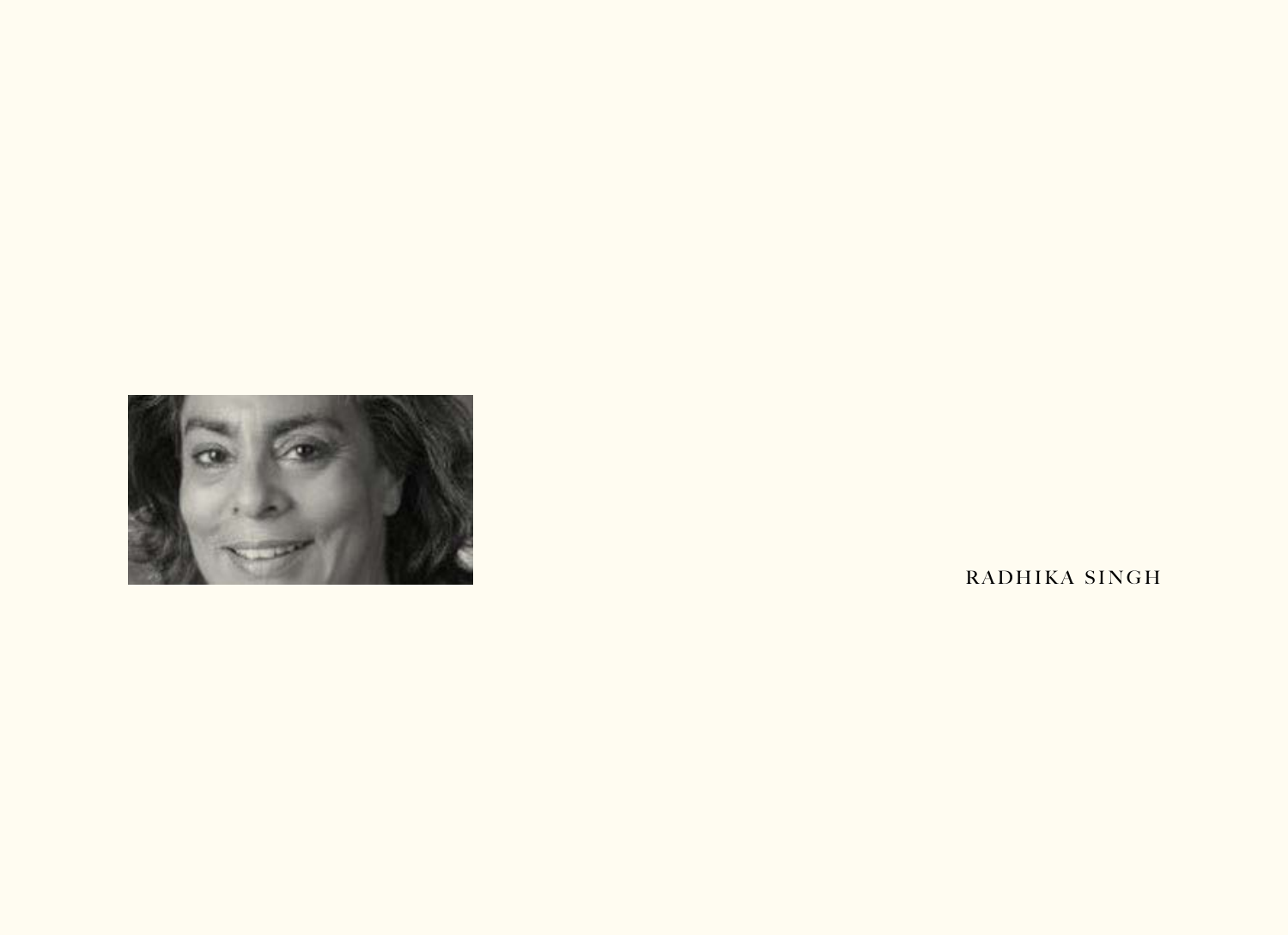## The Goose Man singh

The first time that Clarika saw the Goose Man was on<br>a walk during lunch break to the boat dock. It was July and all morning the thermostat at work had kicked freezing air into open cubicles in the office of the software company in which Clarika worked. Looking out from the tall glass windows of her open cubicle on the third floor, Clarika could see the sharp glitter of sunlight on Corkscrew Slough as it wound its way out into the bay past the Redwood City harbor. The urge to feel that heat on her face had prompted Clarika to ask Marisol, a colleague, to step outside with her for a short walk.

The sun outside warmed everything untouched by shade. Clarika was a fair-skinned transplant who had spent most of her childhood as an American expatriate on the Indian subcontinent. Now as an adult, who had relocated back to the USA, she had to devise protection from the California sun. The tropical sun shone softer; it's gaze diluted by the haze of pollution. The California

sun made her burn. Today, she had forgotten her floppy Columbia hat and only wore her sunglasses and sunscreen for protection. Clarika made a concerted effort to stay inside the shadow of trees, choosing to walk in the dappled spots on the road instead of the sidewalk. She was so focused on perfecting this technique that she did not spot the Goose Man until Marisol made her stop and called her attention to the sight.

Marisol, a woman who was prone to speaking in pithy Twitter feeds said, "The Goose Man Returns."

Clarika saw the Goose Man lying on a bright patch of lush green lawn marked by a profusion of geese and geese droppings. He lay sideways and motionless. An arm propped up his head, another lay on his waist, framing triangles of open space. He looked like a reclining Buddha in the midst of cackling geese. The boat dock was a few feet away from the lawn and Clarika could see the green algae on the side of the wood deck and on the concrete pillars that supported it. Clarika and Marisol stood approximately ten feet away on the concrete walkway that edged the lawn.

Clarika did not look at the Goose Man's face yet. Under the harsh rays of the sun and the dry breeze from the bay, the Goose Man had turned a burnished orange. He had a long torso, his legs had well-defined calf mus-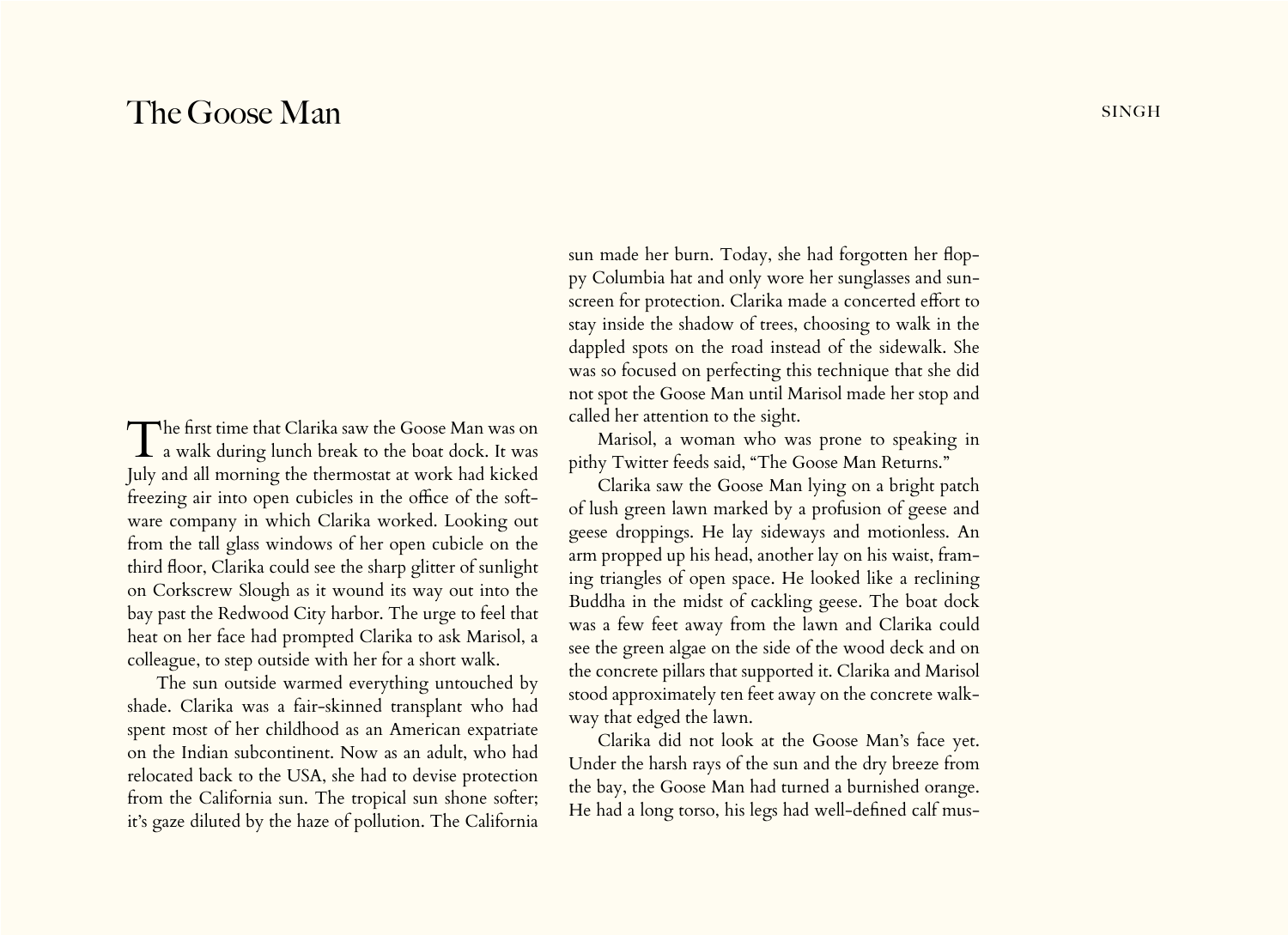cles, and the arm that formed an inverted V with the hand resting on the waist had strong biceps and looked carved from granite. He looked like a statue. Then Clarika noticed the stomach. It was a man's stomach, a beer belly that protruded on the grass and spoke in a language

it heaved and the geese cackled again. The sight of a man sunbathing on a poop-infested lawn in an area marked by office campuses was startling enough but the color of his skin was especially surprising. Clarika did not immediately see that the reason why she saw so much orange was because he had no clothes on his torso. He was not naked. He wore tight, shiny, black swim trunks, the kind that French men wear in the South of France, skinny little briefs that could pass for underwear. The Goose Man was a sight to behold. He lay like a model posing in the sun, his gaze unaffected by the things in front. Clarika would have called his gaze dispassionate. He must have seen the two women in front of him stop to gawk, but he looked at them as if they did not exist, as if he perceived them as inanimate objects, or even, as if he had the uncanny ability to look through them and see the world beyond. The geese pecked at his feet, one sat on his leg but none ventured near his head. In all this time, the Goose Man lay there

understood by the geese. It heaved and the geese cackled,

unchanged, not moving.

"Let's go," Marisol said in a whisper. "I've heard of him. This Goose Man, he lies here all summer. Crazy, creepy man. Look at all that orange skin. He'll die of skin cancer and he probably doesn't have insurance," Marisol proclaimed.

Clarika agreed with everything that Marisol said. She would have turned away and walked on to make the loop back to her office and go back up and sit in her cubicle and work, but she didn't because the Goose Man looked at her and made her shiver in the sun. She thought she heard his voice saying, "Wait!" But of course it had been in her head, otherwise Marisol would have heard it too and stopped. Instead, Marisol must have thought that Clarika was following her and had started walking ahead.

"Look at me if you want to know more," was what Clarika thought the Goose Man must have wanted to say to her. "Of course he can't plant thoughts in people's heads," thought Clarika. "Look at him! It must have been me trying to imagine what he would want to say," she thought. And yet she removed her sunglasses and put them up on her blonde hair and looked at him. The Goose Man fixed his gaze on her, staring at her as if she was an object he had never before seen. His eyes drew Clarika closer. She stepped onto the lawn, took a few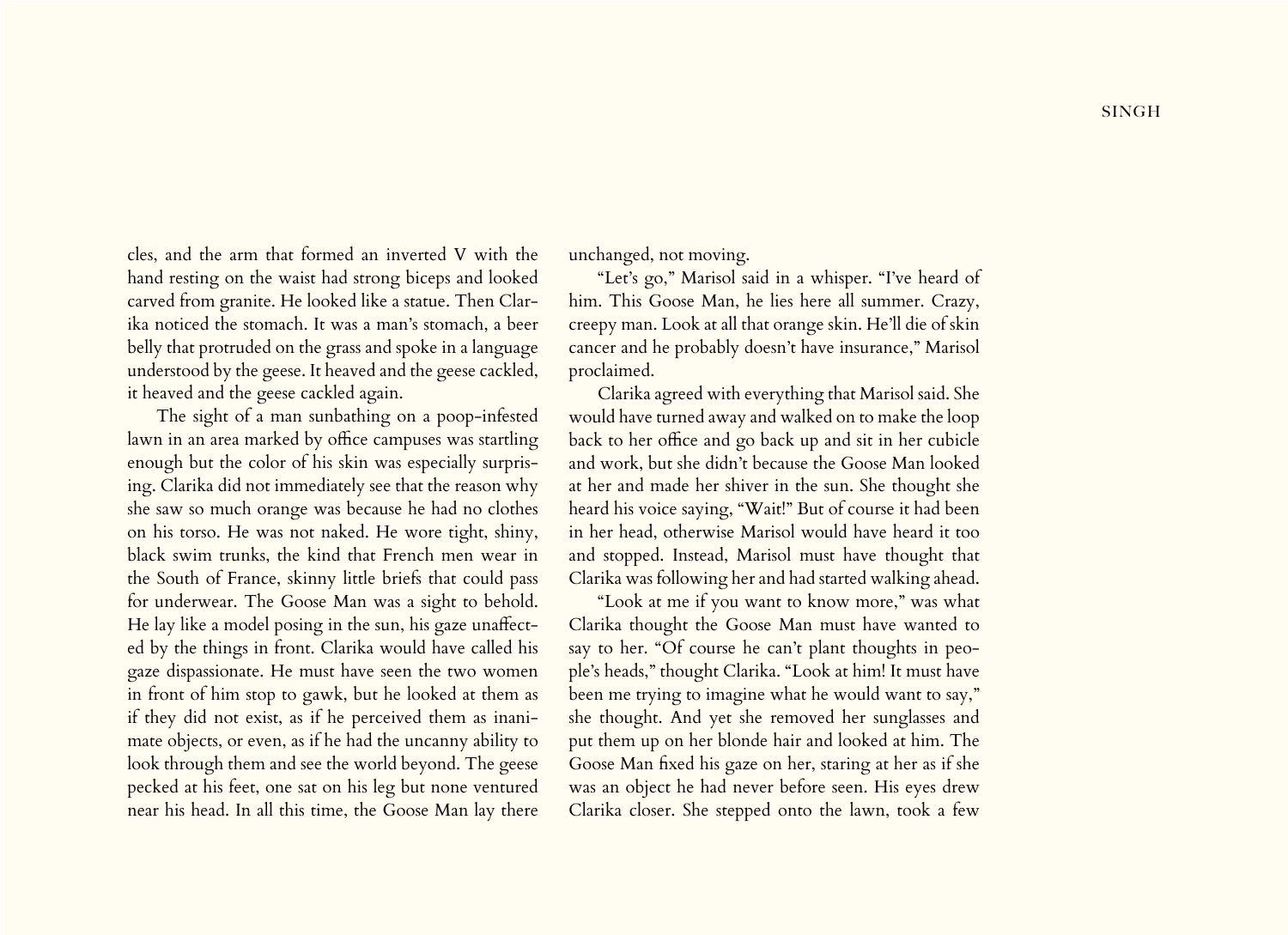steps into the mix of geese and the Goose Man watched her approach without diverting his gaze. His eyes were grey and cold as stone. His eyes were unreadable. "What would you read in stone unless someone had inscribed something there?" Clarika thought, and thought too about the incongruity of being locked in an eye gaze with a half-naked man lying on a lawn.

The Goose Man did not blink. Clarika felt she should not blink either. Her eyes widened and she felt the sting of tears starting to form, but she did not want to be the first to blink. She realized that it must look very odd to people if they watched this sight as they walked by. If she were to engage in this sort of eye lock with a manager in a meeting, just think how strange and uncomfortable it would look to everyone else. They would think she was mad.

"Why do you think it matters?" was the thought in her head and Clarika blinked. She had the eerie sensation that perhaps this thought was not her own, that it was planted there. She then stopped this thought from reaching its logical conclusion of asking by whom. "Enough!" thought Clarika. "These are my thoughts because I can stop them," she thought.

Marisol, who had walked on further, now realized that Clarika was not with her. She turned back in surprise and yelled, "Hey!"

Clarika broke the eye lock and turned to look at Marisol who was gesturing at her to come away. Clarika stepped back and started to walk toward Marisol. She turned to look back and saw the cold grey eyes following her, she could feel the prickle of being watched on the base of her neck. The sensation would stay with her long after she was out of his sight.

"What were you doing, standing there staring at him? It looked like you were talking to him. Did you talk to him?" Marisol asked.

"No. I wanted to look. I just wanted to get closer to look," Clarika said.

Marisol gave her a funny look as if something personal had leaked into the professional space between them.

"I'd keep away. That guy looks like a psycho. I've seen him a couple of times. He does this every summer. Creeps me out. There are kids that come to the boat launch area to learn sail boating!" Marisol said.

"I'm surprised the cops never picked him up," Clarika said.

"I'm sure they have. But he keeps coming back to lie here. I don't see him when the kids are around so maybe he knows when to stay away out of trouble. Maybe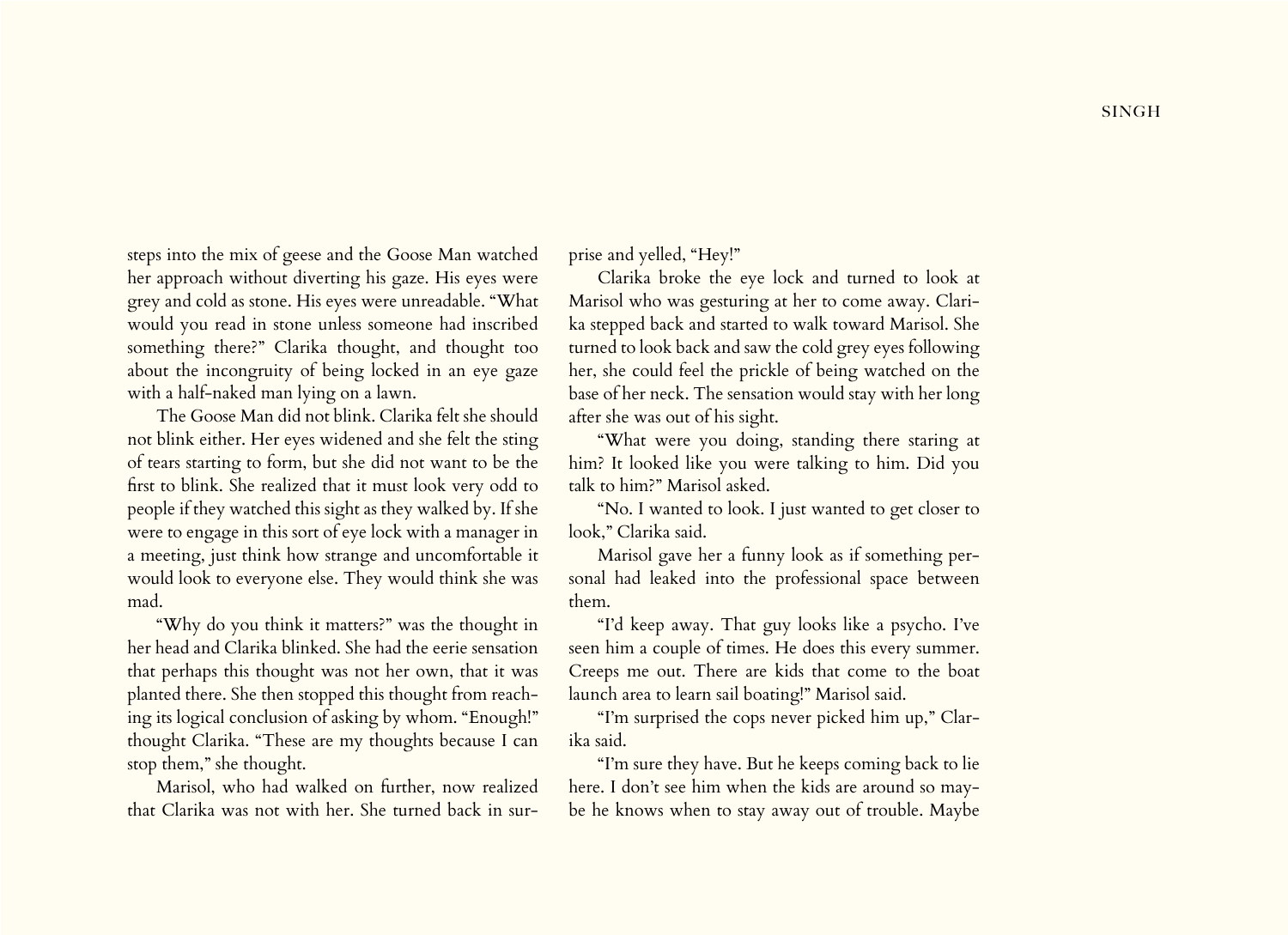**SINGH** 

he's homeless or maybe he lives on a boat, who knows," Marisol said.

"How long has he done this?" Clarika asked.

"I've worked here five years. I started hearing about him in the first year I joined. He seems to have become a permanent fixture around here," Marisol said.

After they had gone back to the office and sat at their separate cubicles to eat lunch at their desks, Clarika found it hard to concentrate at the computer screen in front of her. She kept thinking about the Goose Man and the way he had looked at her. She thought that his gaze was not suggestive. If anything, it was dissective, as if she were an insect and he was the dispassionate entomologist, inquisitive but without feeling. Clarkia felt flushed and left her lunch at her desk to go to the restroom. There, she splashed cold water on her face and patted it with a towel. Perhaps she had too much sun. She should have remembered her hat and should not have taken off her sunglasses in that bright glare.

Clarika checked her reflection in the mirror. At thirty five, she had never married and did not have a boyfriend. She was not gay, even though she had many friends who were girls. She had always lacked patience with men to continue the effort to sustain a romance. And perhaps

the men too lacked patience maybe this was how it was these days. The lack of patience led to quick couplings that got over soon enough. She was comfortable with her life. She would date occasionally but nothing lasted long enough for it to be considered serious. If you did a Sex in the City tally of the number of men she had slept with, her score would be high. Clarika viewed sex as a socially acceptable activity in the dating scene, one did if after ten or more successful dates. The guys she dated initially found her pretty. She thought that she had successfully fooled them with her hair and clothes and makeup. It took her thirty minutes to get ready each day and she knew she was an anomaly in the software company where she worked as a Senior Project Manager. She wore her carefully contrived Bohemian outfits to a workplace where the men often wore cycling shorts and the women flip flops. More than once, after she had broken up after the tenth date, a guy had called her cold.

Clarika looked at her green eyes in the mirror and thought about the cold grey eyes that had locked into hers. "Could he have read something there?" she thought. The Goose Man had looked at her with such intensity that she had felt weak willed.

That gaze brought back the memory of a time when she was eleven years old, living in a secure colony of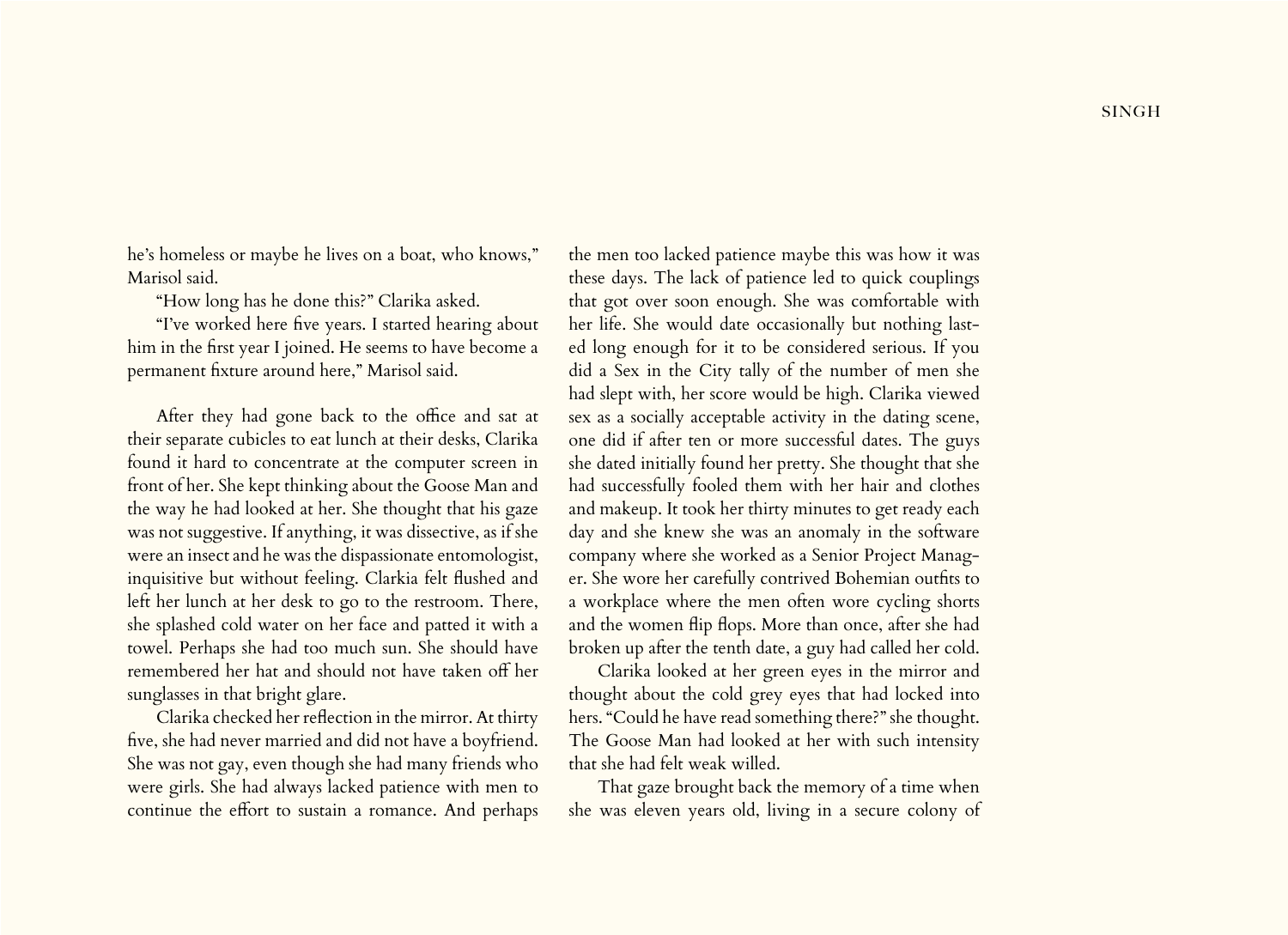American expatriates in New Delhi, India. She had been sent on an errand by her mother to buy coconut macaroons from the small bakery shop three blocks from where Clarika lived. Clarika's mother was busy giving orders to the servants for a party later that night, and she had sent Clarika outside, one, to teach her how to effectively communicate in a foreign language in a foreign land, two, to be self sufficient because you couldn't rely on servants in the USA, and three to keep her out of her hair. Clarika's mother especially wanted to impress a senior embassy official for whom three years later she would divorce her husband to marry. Clarika had been told to fetch coconut macaroons. Her mother would put them in the oven for ten minutes and serve them warm with coconut ice cream for dessert.

Clarika remembered that the day had the dry heat feel of a slow baking oven but she wore no sunscreen or hat. On a street corner, near a construction site where a new high rise was being built, a brown man stared at Clarika as she walked. The street was deserted and Clarika would soon have to pass the man because he stood in her path. She was used to being started at because of the color of her skin and hair, but there was something suggestive in this stare that she had never before experienced. The neighborhood, or the colony as it was called

here, was considered safe and the people who came in and out of its gates always had to provide documentation. Therefore, the intensity of the man's gaze was unnerving. She felt embarrassed and frightened and could not look at his face. Her brain told her to take a detour, but what if the guy was just a normal guy, she thought. She couldn't turn away from every man who looked at her. She passed the man but he called to her and spoke in flattened English. "Hey! Do you want to come over here with me? I have something to show you," he said.

Clarika stopped. Her heart beat faster. This strange request seemed wrong. She had been taught about sexual predators in her school. She should run, scream, yell, or walk away fast. She knew she had to do these things. But the intensity of the man's gaze froze her. She said in a high pitched American voice, "My mom wants me to buy coconut macaroons from that shop over there. Show me when I get back." Clarika could walk away after saying that. She thought that would demonstrate the alacrity of her mind and the coolness of her response. She was eleven years old and could talk back to a stranger. She could take care of herself. She went to the bakery and bought the coconut macaroons and prayed that as she walked back she would not have to meet the man again. She did not tell anyone at the shop about the man but when she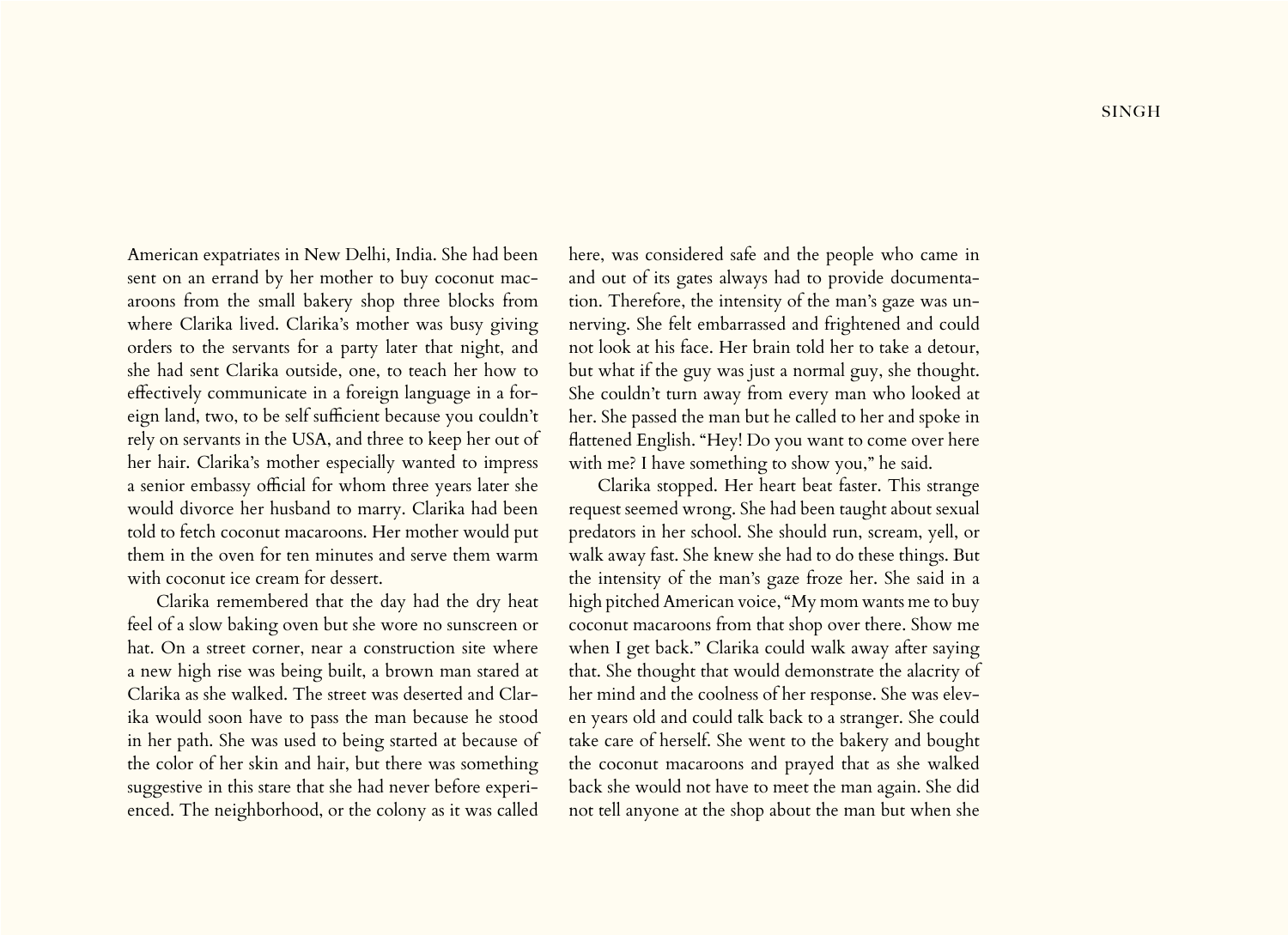saw him standing there at that exact spot where she had left him, instinct made her want to run back to the store and tell everyone. But what would she tell them? That a man had talked to her on the way? What would the adults do with this information anyway? Would someone offer to walk back with her? Then she would have to walk back with another stranger. How was that safer?

The man stopped her by saying, "I was waiting for you little girl. I want to show you something. Come with me, it's over there," he said and looked at her as he pointed into the cross street at a section of construction where activity was stalled on a weekend. His gaze was mesmerizing. As Clarika took a few steps forward, she crossed over to a place where time remained still up to the moment when it was interrupted by the voice of the maid yelling out for her. "Baby-ji! Baby-ji!" Clarika ran towards the maid's voice and saw the maid calling out for her down the street. The servants called her baby-ji. Baby because she was little and "ji" for respect for her family. Clarika ran toward the maid and turned back to see that the man was no longer there.

The maid wanted to tell her that her mother had forgotten to tell Clarika about buying the flour. She did not see the man Clarika had talked to and Clarika did not even tell the maid or her mother about him. Her mother was a high strung woman and Clarika was confused and unsure about what may or may not have happened. Clarika's mother thought that the reason why Clarika did not want to go back to the store was because she wanted to hole up in her room again like a typical pre-teen. But Clarika had only wanted to splash cold water on her face and remove the image of those eyes following her. She did not remember the man's face but that intense gaze became an apparition in her nightmares for many years to come.

In the restroom of her office, Clarika wondered what would have happened if she had followed that man into the construction site? Had she followed him? Or, had she only skirted at the periphery of the path? What did she run from? What if he had abducted her, taken her away from her mother? What kind of stranger would talk to a child like that without a hint of something evil in his nature?

Two weeks later, Clarika went out for a walk alone to the boat dock. She wanted to see if the Goose Man was still there. He was. This time, he lay on his back with his arms under his head. The sky was overcast and there was a cold breeze from the bay. The boats in the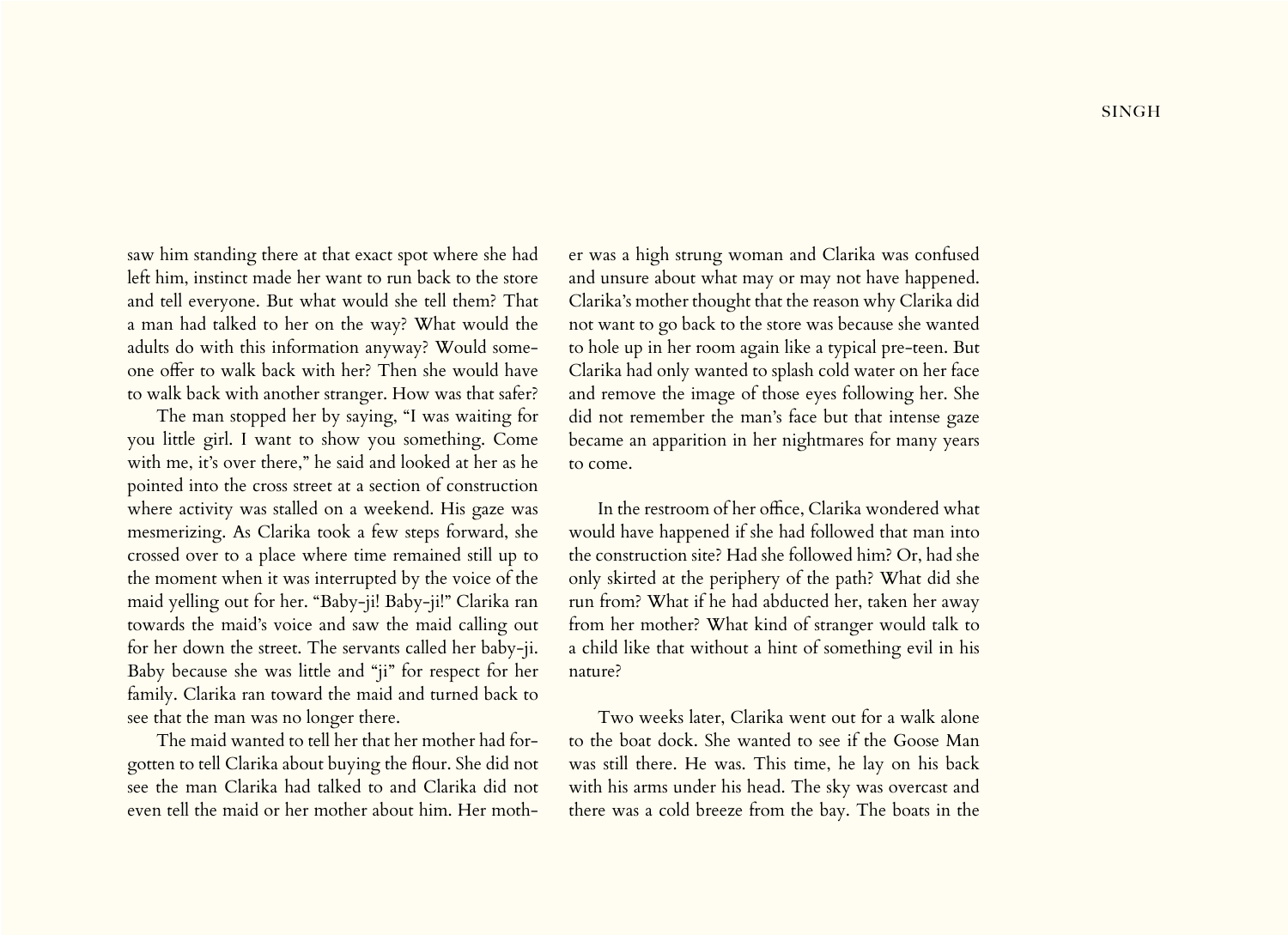boat dock bobbed up and down because of it. But the Goose Man was still lying on the grass surrounded by geese, still wearing nothing but black swim briefs. "His body must be armor," Clarika thought. Although the day was cloudy there was still a glare in the atmosphere. Clarika kept her sunglasses on this time. She stood and stared at the Goose Man. He had not seen her approach. His gaze was out toward the water. Clarika stood there for a moment and turned to walk but the Goose Man turned his head and saw her and he looked at her with eyes the color of the cold, gray sky. Clarika shivered and she thought it was because she had forgotten to carry her sweater down from her cubicle. Redwood City could get cold fast in the summer.

Again, the Goose Man looked at her with his cool, dissective gaze. Clarika felt exposed as if he could see through the barrier of her Coach sunglasses. Clarika told herself that she was not eleven years old.

"Why are you lying here?" she asked.

The Goose Man said nothing.

Perhaps because the summer day had turned cold, windy, and cloudy, most employees had preferred to stay indoors for lunch. Clarika could not see anyone nearby. Clarika and the Goose Man were alone.

She thought he had not heard her. She stepped closer

and asked, "Why do you lie here?"

The geese scattered at her approach. As she stepped on the grass, the Goose Man drew an arm out and made a motion for her to halt with his hand.

Clarika stopped.

The Goose Man waved his hand in a universal gesture that meant step back.

Clarika stepped back hastily.

Then the Goose Man motioned for her to wait and pointed at her feet. Clarika looked down at the nearly crushed flower. It lay on the grass on a long green stem, its pink petals rippling in the breeze. It looked like a wildflower, the kind she had seen growing in springtime in the Sierra Nevadas. She had gone hiking with a guy friend and he had shown her wildflowers and while she had thanked him for both the hike and the sights, she realized that she had not been as overcome with the sense of beauty as he was. They had remained Facebook friends.

Now, a similar wildflower lay at her feet. It's leggy stem and weedy leaves looked like a violation on this well manicured strip of green. Clarika looked around, perhaps gardeners grew this flower now because it was hardy, but no, this flower was not present in the well maintained gardens around.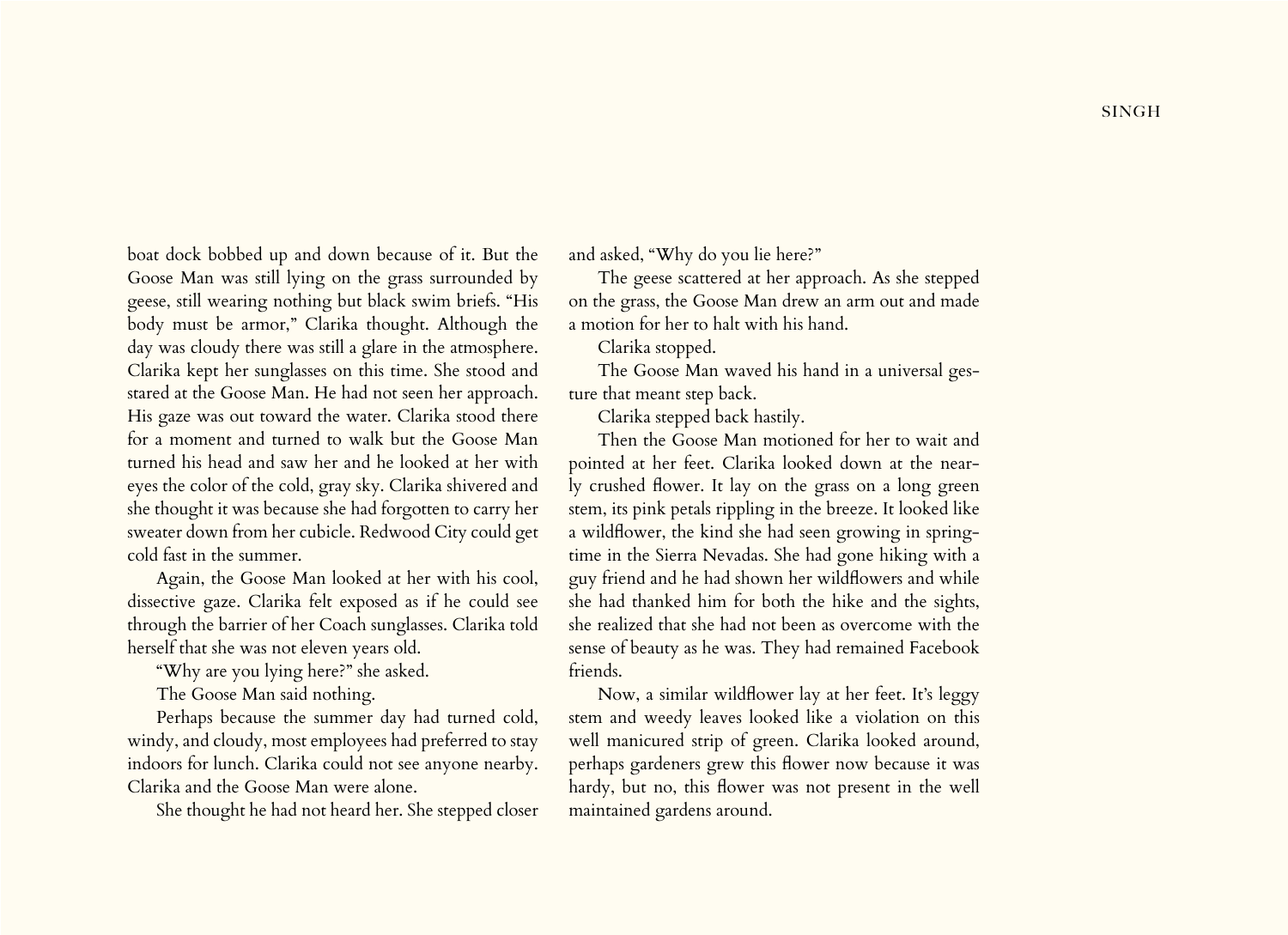More than ever Clarika wanted to know why the Goose Man was here. Was he schizophrenic, a junkie, a homeless guy? She had a strong desire to know this.

The Goose Man did not say anything. Instead he rolled over and reached out to pick up the flower. He rolled closer to Clarika and lay on his back, one arm under his head, the other offering the flower to Clarika. At no time did he seem to try to get up. The gesture was so unexpected that Clarika did not know what to do. She stood there staring at the flower in his outstretched hand and the Goose Man did not move or change position. A minute may have gone by or eternity and the Goose Man still lay at her feet with one hand stretched, offering her a semi-crushed flower.

Clarika chose to take it. The Goose Man placed his hand back under his head and looked at her.

"Was she supposed to say thank you?" Clarika thought.

"You don't have to say thank you," the Goose Man said and Clarika jumped back because it was as if he had read her thoughts. She stepped back from the grass and on the concrete walkway. Clarika walked away from the Goose Man and down the path. She felt the eyes of the Goose Man following her and she knew he must be watching when she stopped to throw the weed over the

wooden fence into the murky water. She walked on and made the loop back to her office but then she walked back for another quick round to the boat dock.

Clarika was not surprised that the Goose Man was still there. He lay sideways in his trademark pose, one hand propping his head, the other on his waist. He watched her walk as if he was expecting her. Clarika walked past the Goose Man but he stopped her by asking, "Why did you throw the flower away?"

His voice carried clear, a man's voice with no special intonation. Clarika hesitated and shrugged. There was no one else in sight. "It was a weed," she said.

"If you move the "i" after the "k" in your name, you see how special the Clarkia flower is to you, Clarika," the Goose Man said.

Clarika startled. She moved five slow steps back as if the Goose Man were a reclining Bengal tiger who might pounce.

"How do you know my name?" Clarika asked. Of course, she thought, her colleague must have called out to her the first time she had seen the Goose Man.

"I don't know your name because of your friend. I just know things," the Goose Man said.

"You're a liar! Clarika said in a shrill voice and felt as if she was eleven years old again.